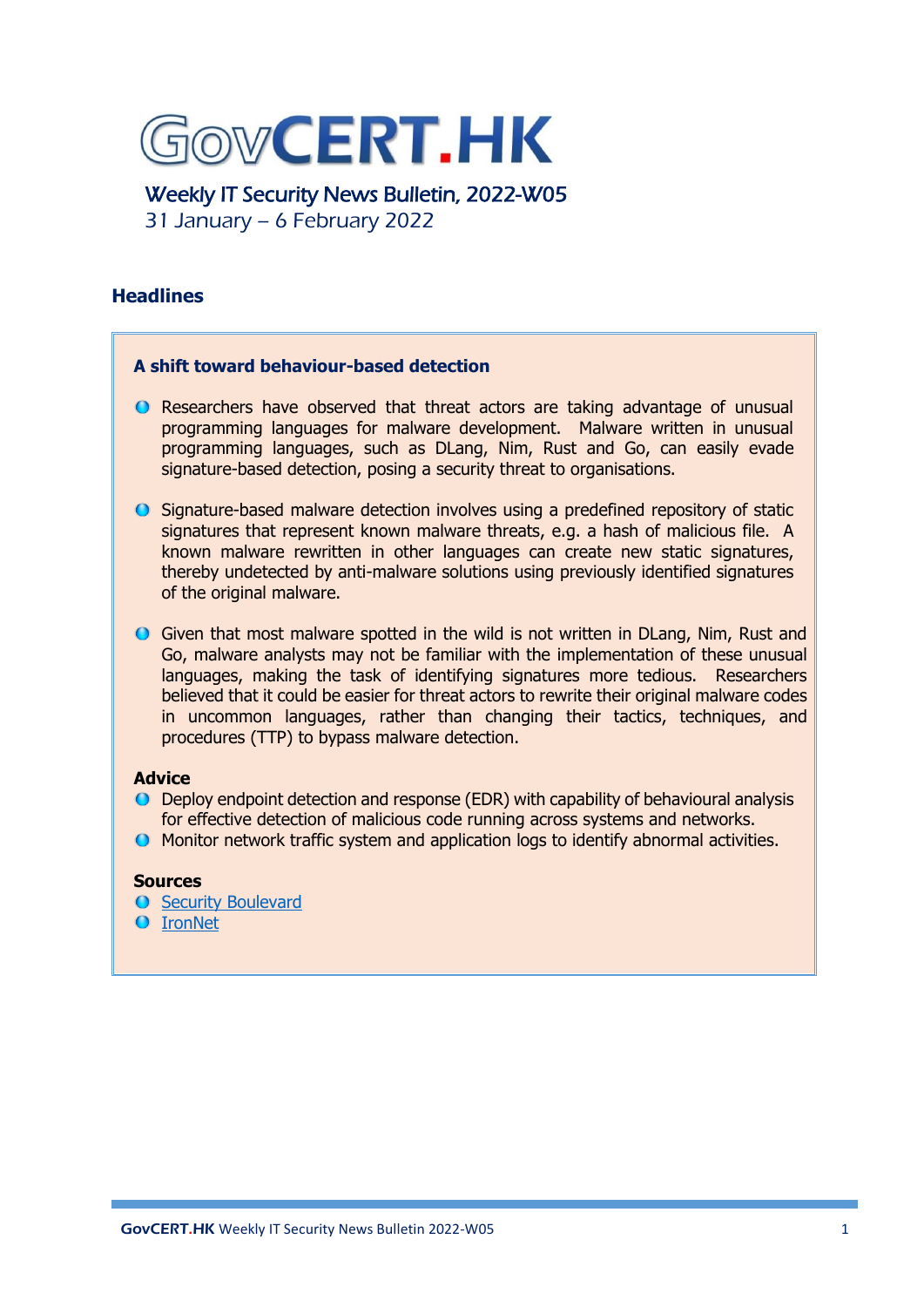## **Security flaws in UEFI firmware potentially impact millions of devices**

- Unified Extensible Firmware Interface (UEFI) is a specification for a software program that connects a device's firmware to the operating system for handling the booting process, system diagnostics, and repair functions. Researchers discovered 23 critical vulnerabilities in InsydeH2O's UEFI firmware code used by multiple major hardware vendors including Fujitsu, Siemens, Dell, HP, and Lenovo.
- The majority of the vulnerabilities were related to System Management Mode (SMM) which can lead to arbitrary code execution with SMM privileges on an affected device. SMM is a special-purpose operating mode on x86 and x86-64 processors used to perform low-level system management operations, such as power management and system hardware control. Attackers with SMM privileges could implant malicious code that survives from operating system reboot and re-installations.
- With the capability of bypassing security detection and maintaining persistence on the target device, the vulnerabilities could be used at the second stage in multi-stage malware attacks. MoonBounce was one of the malware that targeted UEFI firmware and interfered with Windows Kernel to deploy further malware.

### **Advice**

- **O** Regularly review and install the latest firmware from the trusted source.
- Conduct regular scans to detect known vulnerabilities.

## **Sources**

- **O** [Binarly](https://www.binarly.io/posts/An_In_Depth_Look_at_the_23_High_Impact_Vulnerabilities/index.html)
- **O** [Security](https://securityaffairs.co/wordpress/127506/breaking-news/uefi-firmware-vulnerabilities.html) Affairs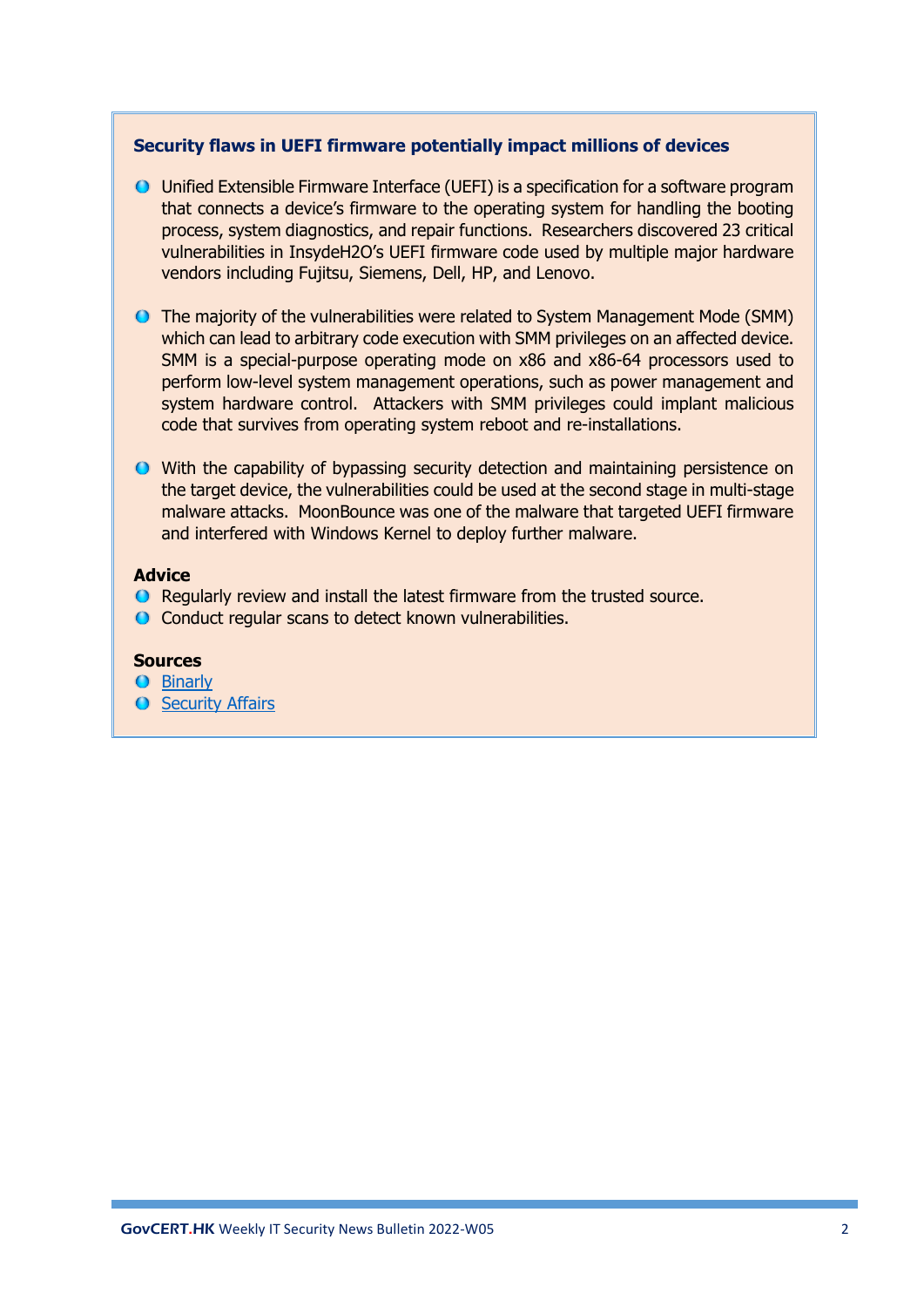# **Product Vulnerability Notes & Security Updates**

#### **1. Advantech ADAM-3600**

<https://us-cert.cisa.gov/ics/advisories/icsa-22-032-02>

#### **2. Airspan Networks Mimosa**

<https://us-cert.cisa.gov/ics/advisories/icsa-22-034-02>

#### **3. CentOS**

<https://lists.centos.org/pipermail/centos-announce/2022-February/073554.html>

#### **4. Debian**

<https://www.debian.org/security/2022/dsa-5064> <https://www.debian.org/security/2022/dsa-5065>

#### **5. F5 Products**

<https://support.f5.com/csp/article/K05295469> <https://support.f5.com/csp/article/K28622040> <https://support.f5.com/csp/article/K34002344> <https://support.f5.com/csp/article/K40508224> <https://support.f5.com/csp/article/K46015513> <https://support.f5.com/csp/article/K54450124> <https://support.f5.com/csp/article/K67416037> <https://support.f5.com/csp/article/K74013101> <https://support.f5.com/csp/article/K84695749>

#### **6. Fortinet**

<https://www.fortiguard.com/psirt/FG-IR-20-217> <https://www.fortiguard.com/psirt/FG-IR-21-132> <https://www.fortiguard.com/psirt/FG-IR-21-148> <https://www.fortiguard.com/psirt/FG-IR-21-158> <https://www.fortiguard.com/psirt/FG-IR-21-166> <https://www.fortiguard.com/psirt/FG-IR-21-180> <https://www.fortiguard.com/psirt/FG-IR-21-185>

#### **7. Gentoo Linux**

<https://security.gentoo.org/glsa/202201-02> <https://security.gentoo.org/glsa/202202-01>

#### **8. OpenSSL**

<https://www.openssl.org/news/secadv/20220128.txt>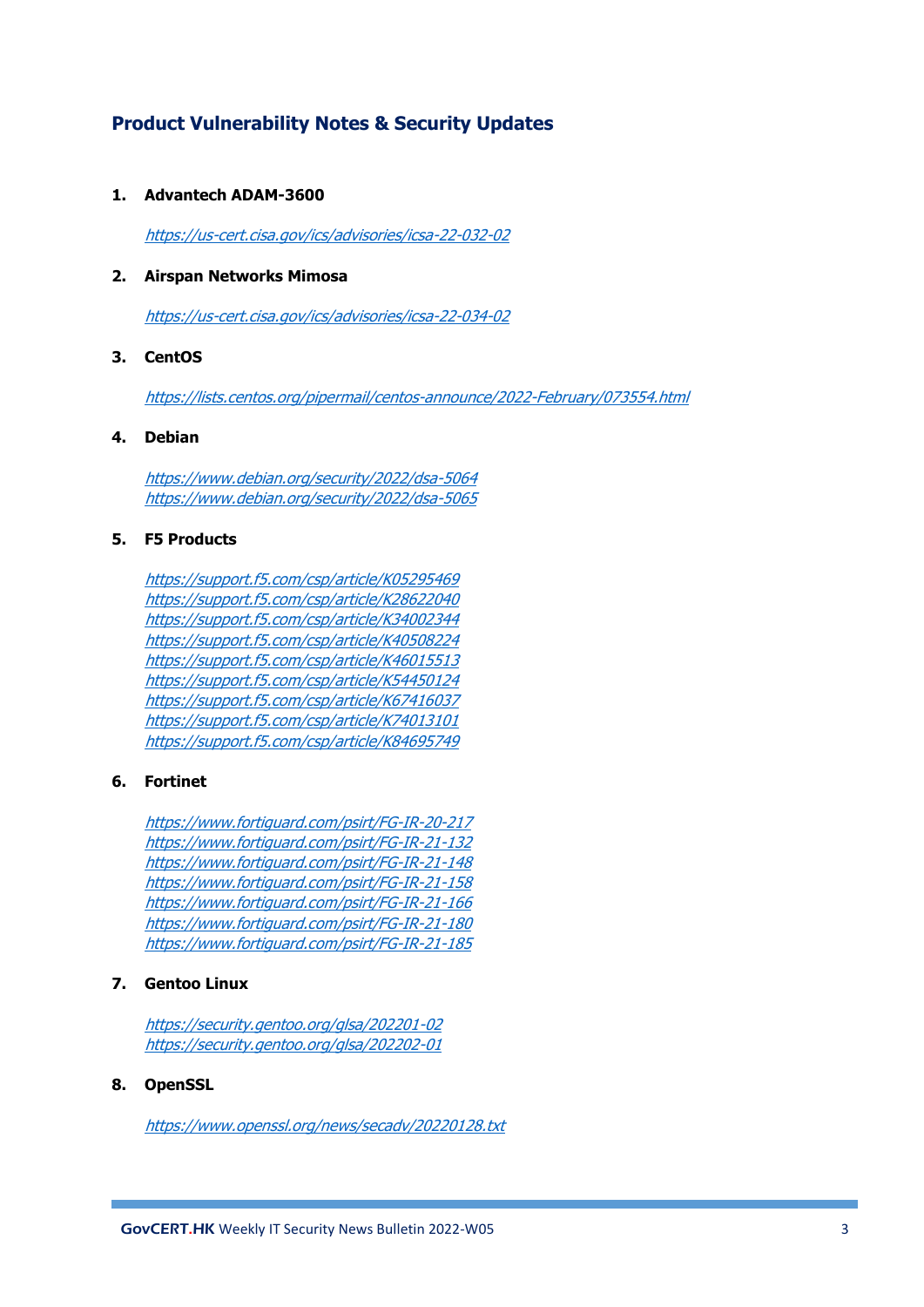#### **9. openSUSE**

[https://lists.opensuse.org/archives/list/security](https://lists.opensuse.org/archives/list/security-announce@lists.opensuse.org/thread/6P5G6MJW4Q5RKKPO7TS5CLAAEQ2QUYBE/)[announce@lists.opensuse.org/thread/6P5G6MJW4Q5RKKPO7TS5CLAAEQ2QUYBE/](https://lists.opensuse.org/archives/list/security-announce@lists.opensuse.org/thread/6P5G6MJW4Q5RKKPO7TS5CLAAEQ2QUYBE/) [https://lists.opensuse.org/archives/list/security](https://lists.opensuse.org/archives/list/security-announce@lists.opensuse.org/thread/72ZRNFZ3DE3TJA7HFCVV476YJN6I4B5M/)[announce@lists.opensuse.org/thread/72ZRNFZ3DE3TJA7HFCVV476YJN6I4B5M/](https://lists.opensuse.org/archives/list/security-announce@lists.opensuse.org/thread/72ZRNFZ3DE3TJA7HFCVV476YJN6I4B5M/) [https://lists.opensuse.org/archives/list/security](https://lists.opensuse.org/archives/list/security-announce@lists.opensuse.org/thread/543MEJC5CUZO2UZUL4R43HGV5KUNNJ4U/)[announce@lists.opensuse.org/thread/543MEJC5CUZO2UZUL4R43HGV5KUNNJ4U/](https://lists.opensuse.org/archives/list/security-announce@lists.opensuse.org/thread/543MEJC5CUZO2UZUL4R43HGV5KUNNJ4U/) [https://lists.opensuse.org/archives/list/security](https://lists.opensuse.org/archives/list/security-announce@lists.opensuse.org/thread/BCAASO7BUECWSWSJG3BJNIXSTKXZ4UYT/)[announce@lists.opensuse.org/thread/BCAASO7BUECWSWSJG3BJNIXSTKXZ4UYT/](https://lists.opensuse.org/archives/list/security-announce@lists.opensuse.org/thread/BCAASO7BUECWSWSJG3BJNIXSTKXZ4UYT/) [https://lists.opensuse.org/archives/list/security](https://lists.opensuse.org/archives/list/security-announce@lists.opensuse.org/thread/K7LELM65YZ36YQVKZDECL77ZYNXAWR6D/)[announce@lists.opensuse.org/thread/K7LELM65YZ36YQVKZDECL77ZYNXAWR6D/](https://lists.opensuse.org/archives/list/security-announce@lists.opensuse.org/thread/K7LELM65YZ36YQVKZDECL77ZYNXAWR6D/) [https://lists.opensuse.org/archives/list/security](https://lists.opensuse.org/archives/list/security-announce@lists.opensuse.org/thread/RB554CLNYEUAEMABV3LV3T5P4BYDLS7H/)[announce@lists.opensuse.org/thread/RB554CLNYEUAEMABV3LV3T5P4BYDLS7H/](https://lists.opensuse.org/archives/list/security-announce@lists.opensuse.org/thread/RB554CLNYEUAEMABV3LV3T5P4BYDLS7H/)

### **10. Oracle Linux**

<https://linux.oracle.com/errata/ELSA-2022-0001.html> <https://linux.oracle.com/errata/ELSA-2022-0003.html> <https://linux.oracle.com/errata/ELSA-2022-0323.html> <https://linux.oracle.com/errata/ELSA-2022-0328.html> <https://linux.oracle.com/errata/ELSA-2022-0332.html> <https://linux.oracle.com/errata/ELSA-2022-0350.html> <https://linux.oracle.com/errata/ELSA-2022-0366.html> <https://linux.oracle.com/errata/ELSA-2022-0368.html> <https://linux.oracle.com/errata/ELSA-2022-0370.html> <https://linux.oracle.com/errata/ELSA-2022-0418.html> <https://linux.oracle.com/errata/ELSA-2022-9073.html> <https://linux.oracle.com/errata/ELSA-2022-9088.html> <https://linux.oracle.com/errata/ELSA-2022-9117.html>

#### **11. Red Hat**

<https://access.redhat.com/errata/RHSA-2022:0283> <https://access.redhat.com/errata/RHSA-2022:0323> <https://access.redhat.com/errata/RHSA-2022:0325> <https://access.redhat.com/errata/RHSA-2022:0328> <https://access.redhat.com/errata/RHSA-2022:0329> <https://access.redhat.com/errata/RHSA-2022:0330> <https://access.redhat.com/errata/RHSA-2022:0331> <https://access.redhat.com/errata/RHSA-2022:0332> <https://access.redhat.com/errata/RHSA-2022:0335> <https://access.redhat.com/errata/RHSA-2022:0344> <https://access.redhat.com/errata/RHSA-2022:0345> <https://access.redhat.com/errata/RHSA-2022:0366> <https://access.redhat.com/errata/RHSA-2022:0368> <https://access.redhat.com/errata/RHSA-2022:0370> <https://access.redhat.com/errata/RHSA-2022:0397> <https://access.redhat.com/errata/RHSA-2022:0400> <https://access.redhat.com/errata/RHSA-2022:0401> <https://access.redhat.com/errata/RHSA-2022:0404> <https://access.redhat.com/errata/RHSA-2022:0405> <https://access.redhat.com/errata/RHSA-2022:0406>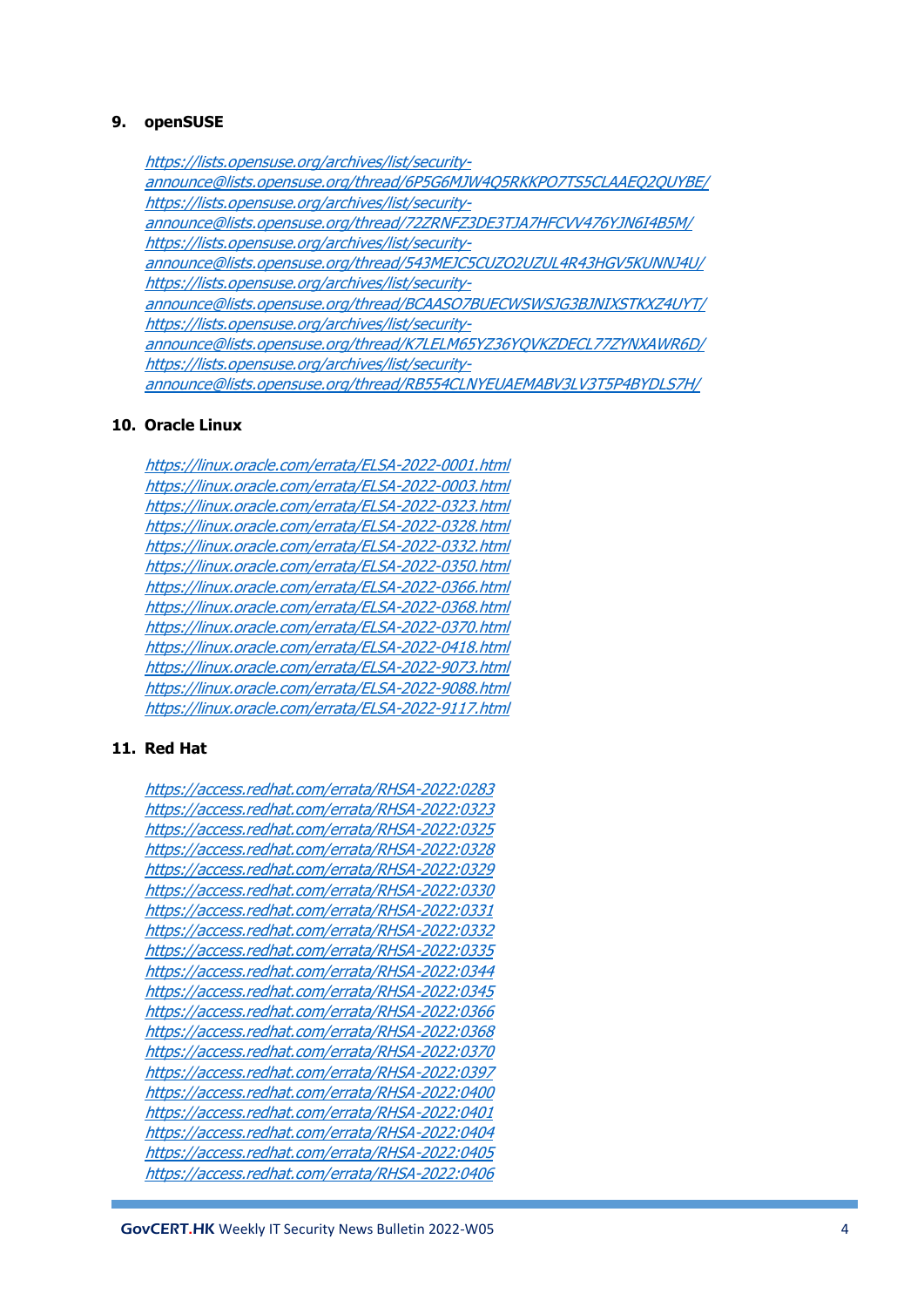<https://access.redhat.com/errata/RHSA-2022:0407> <https://access.redhat.com/errata/RHSA-2022:0408> <https://access.redhat.com/errata/RHSA-2022:0409> <https://access.redhat.com/errata/RHSA-2022:0410> <https://access.redhat.com/errata/RHSA-2022:0415> <https://access.redhat.com/errata/RHSA-2022:0418> <https://access.redhat.com/errata/RHSA-2022:0420> <https://access.redhat.com/errata/RHSA-2022:0421> <https://access.redhat.com/errata/RHSA-2022:0422> <https://access.redhat.com/errata/RHSA-2022:0430> <https://access.redhat.com/errata/RHSA-2022:0431> <https://access.redhat.com/errata/RHSA-2022:0432> <https://access.redhat.com/errata/RHSA-2022:0434> <https://access.redhat.com/errata/RHSA-2022:0435> <https://access.redhat.com/errata/RHSA-2022:0436> <https://access.redhat.com/errata/RHSA-2022:0437> <https://access.redhat.com/errata/RHSA-2022:0438> <https://access.redhat.com/errata/RHSA-2022:0439>

#### **12. Ricon Mobile Industrial Cellular Router**

<https://us-cert.cisa.gov/ics/advisories/icsa-22-032-01>

#### **13. Sensormatic PowerManage**

<https://us-cert.cisa.gov/ics/advisories/icsa-22-034-01>

#### **14. Slackware**

[https://www.slackware.com/security/viewer.php?l=slackware-security&y=2022&m=slackware](https://www.slackware.com/security/viewer.php?l=slackware-security&y=2022&m=slackware-security.852695)[security.852695](https://www.slackware.com/security/viewer.php?l=slackware-security&y=2022&m=slackware-security.852695)

#### **15. SUSE**

```
https://www.suse.com/support/update/announcement/2022/suse-su-20220225-1/
https://www.suse.com/support/update/announcement/2022/suse-su-20220226-1/
https://www.suse.com/support/update/announcement/2022/suse-su-20220241-1/
https://www.suse.com/support/update/announcement/2022/suse-su-20220251-1/
https://www.suse.com/support/update/announcement/2022/suse-su-20220252-1/
https://www.suse.com/support/update/announcement/2022/suse-su-20220254-1/
https://www.suse.com/support/update/announcement/2022/suse-su-20220255-1/
https://www.suse.com/support/update/announcement/2022/suse-su-20220257-1/
https://www.suse.com/support/update/announcement/2022/suse-su-20220262-1/
https://www.suse.com/support/update/announcement/2022/suse-su-20220263-1/
https://www.suse.com/support/update/announcement/2022/suse-su-20220267-1/
https://www.suse.com/support/update/announcement/2022/suse-su-20220270-1/
https://www.suse.com/support/update/announcement/2022/suse-su-20220271-1/
https://www.suse.com/support/update/announcement/2022/suse-su-20220277-1/
https://www.suse.com/support/update/announcement/2022/suse-su-20220283-1/
https://www.suse.com/support/update/announcement/2022/suse-su-20220284-1/
https://www.suse.com/support/update/announcement/2022/suse-su-20220285-1/
https://www.suse.com/support/update/announcement/2022/suse-su-20220286-1/
https://www.suse.com/support/update/announcement/2022/suse-su-20220287-1/
```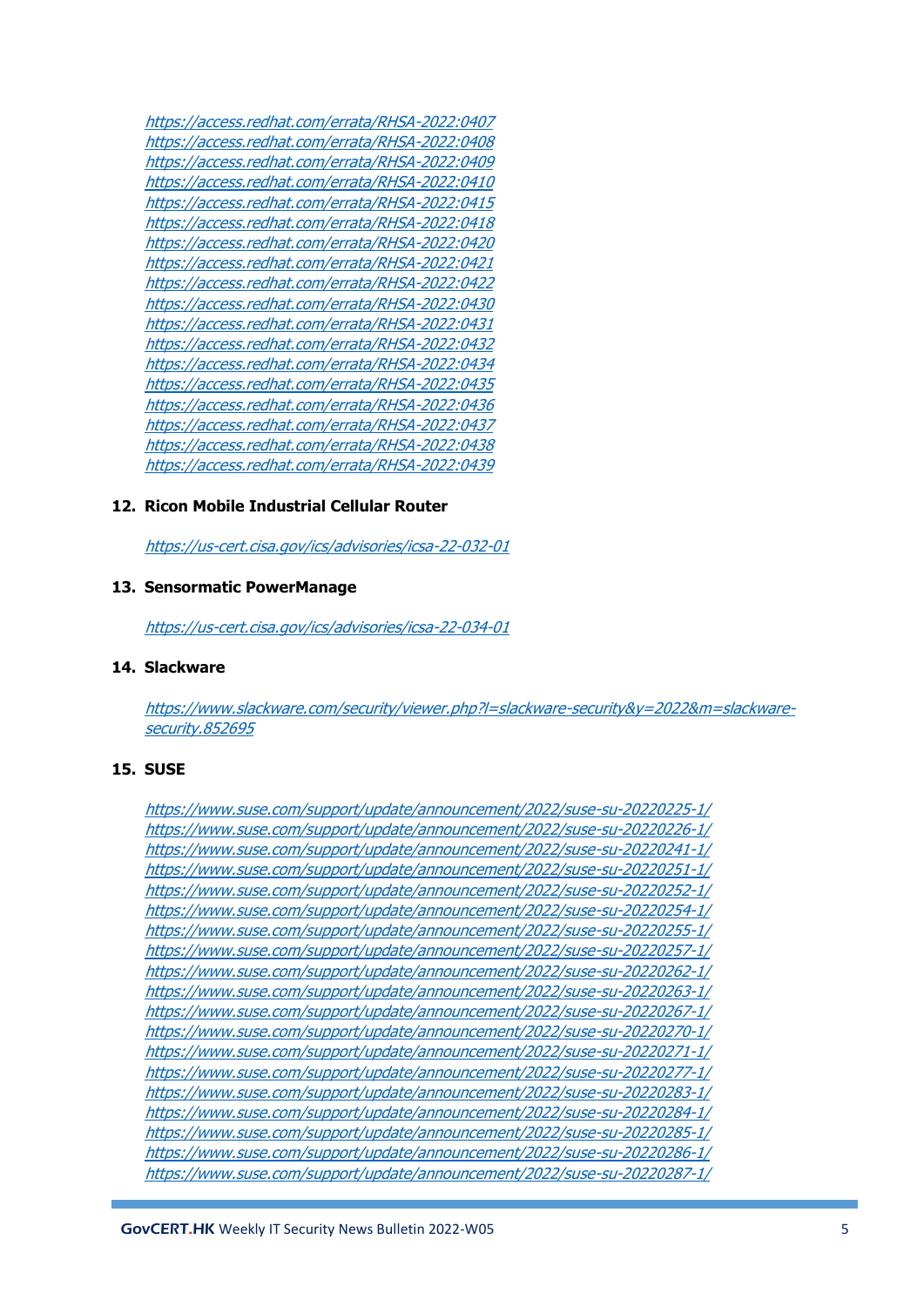<https://www.suse.com/support/update/announcement/2022/suse-su-20220288-1/> <https://www.suse.com/support/update/announcement/2022/suse-su-20220289-1/> <https://www.suse.com/support/update/announcement/2022/suse-su-20220291-1/> <https://www.suse.com/support/update/announcement/2022/suse-su-20220292-1/> <https://www.suse.com/support/update/announcement/2022/suse-su-20220293-1/> <https://www.suse.com/support/update/announcement/2022/suse-su-20220295-1/> <https://www.suse.com/support/update/announcement/2022/suse-su-20220296-1/> <https://www.suse.com/support/update/announcement/2022/suse-su-20220298-1/> <https://www.suse.com/support/update/announcement/2022/suse-su-20220301-1/> <https://www.suse.com/support/update/announcement/2022/suse-su-20220310-1/> <https://www.suse.com/support/update/announcement/2022/suse-su-20220311-1/> <https://www.suse.com/support/update/announcement/2022/suse-su-20220323-1/>

#### **16. Trend Micro**

<https://success.trendmicro.com/solution/000290434>

#### **17. Ubuntu**

<https://ubuntu.com/security/notices/USN-5030-2> <https://ubuntu.com/security/notices/USN-5257-1> <https://ubuntu.com/security/notices/USN-5259-1> <https://ubuntu.com/security/notices/USN-5260-1> <https://ubuntu.com/security/notices/USN-5260-2> <https://ubuntu.com/security/notices/USN-5260-3> <https://ubuntu.com/security/notices/USN-5262-1> <https://ubuntu.com/security/notices/USN-5264-1> <https://ubuntu.com/security/notices/USN-5265-1> <https://ubuntu.com/security/notices/USN-5266-1> <https://ubuntu.com/security/notices/USN-5267-1> <https://ubuntu.com/security/notices/USN-5268-1> <https://ubuntu.com/security/notices/USN-5269-1> <https://ubuntu.com/security/notices/USN-5270-1> <https://ubuntu.com/security/notices/USN-5270-2>

### **18. VMware**

<https://www.vmware.com/security/advisories/VMSA-2022-0003.html>